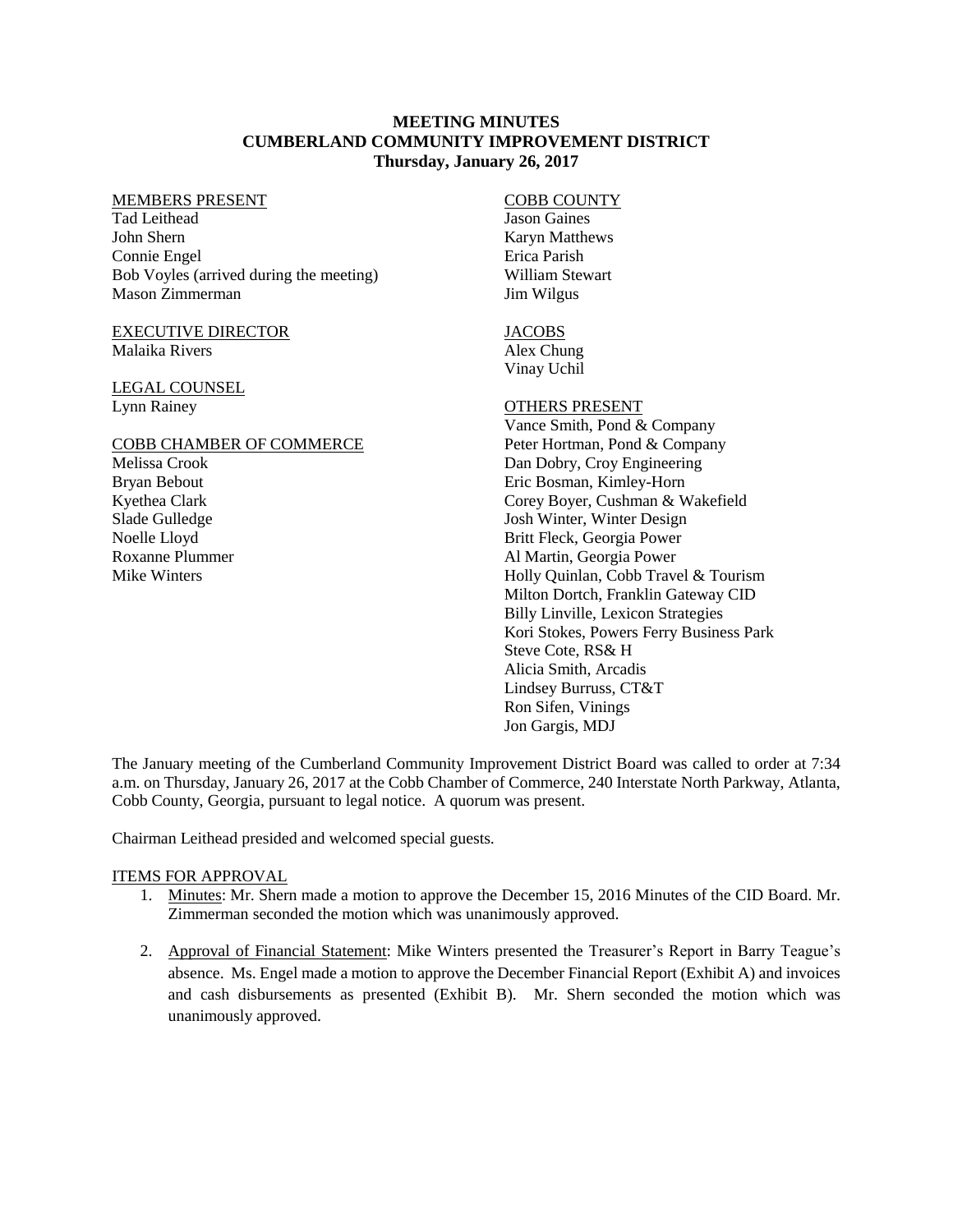# **CCID Minutes January 26, 2017 Page 2 of 7**

#### CHAIRMAN'S REPORT: BIG PICTURE

Chairman Leithead stated this Saturday, January 28<sup>th</sup> the Cobb Chamber will be having its Annual Dinner. The CCID has a table and there is an empty seat if anyone would like to attend. Cobb Commission Chairman Boyce, Commissioner Ott, Michael Murphy, Board member Engel, Ms. Rivers and Chairman Leithead will be at the CCID table as well.

Chairman Leithead stated there has been a lot of press recently with regard to the \$14M between the Braves and the County. The AJC erroneously reports it as a joint obligation between the County and the CCID. Chairman Leithead had a phone interview with Cobb news reporter Meris Lutz with the AJC. Chairman Leithead told her the CCID had no involvement with the \$14M commitment from the County to the Braves. Then Chairman Leithead walked her through the unrelated \$10M commitment of the CCID to the County, and distinguished the difference between the CCID's initial \$10M, and \$5M with the additional \$450,000 that was committed to the Pedestrian Bridge to get it completed. The CCID has no obligation to the Braves. The CCID has now had the opportunity to be heard clearly on this topic. Chairman Leithead wanted it to be made clear how these obligations have been broken down and the CCID is not involved in the \$14M commitment of the County to the Braves.

On December 15, 2016 the CCID was presented with the 2016 Institute of Transportation Engineers (ITE) Georgia Section Agency of the Year Award. The CCID was awarded as the top agency with regard to engineering and transportation for 2016. It is significant to be recognized because this is a statewide organization.

# EXECUTIVE DIRECTOR'S REPORT

# A. Real Estate Activity

- 1. Development Pipeline: Ms. Rivers reviewed the new refreshed Cumberland commercial and residential square footage, residential market and growth collaterals. There is approximately 21M existing square feet with another 5M square feet of commercial development coming through the pipeline with a total cost of \$3.8B. There is approximately 17.5M existing square feet of residential with another 1M advancing, totaling \$509M in residential. More than 7,900 residential units are currently zoned, bringing an estimated 15,960 new residents into the community.
- 2. Investment & Sales Activity: Ms. Rivers reviewed the Investment and Sales activity collaterals. Through December 31, 2016 the total value of permits in the CCID is \$385M (\$250M is commercial or CID taxable). This makes up 51% of Cobb County's total commercial permit value to date in 2016. Permits in the CCID are already 229% above the total permits for last year and more than the total county permits for any 1 year for the past 5 years. In 2016, almost \$613M in commercial properties sold in the CCID area. The average sale price has been 115% above Tax Assessors value. Since 2013, nearly \$2.2B in commercial properties have sold in the CCID.

CCID staff is in the process of putting together the 2016 Annual Report. It will be available at next month's meeting.

B. Tax Digest & Revenue Projections: Ms. Rivers reported after the tax digest was approved, the County had projected the CCID would be increasing its value by 5.9%. The CCID initially projected a 3.38% increase in the valuation and now that the year has closed out the CCID actually closed in excess of 6.3% higher.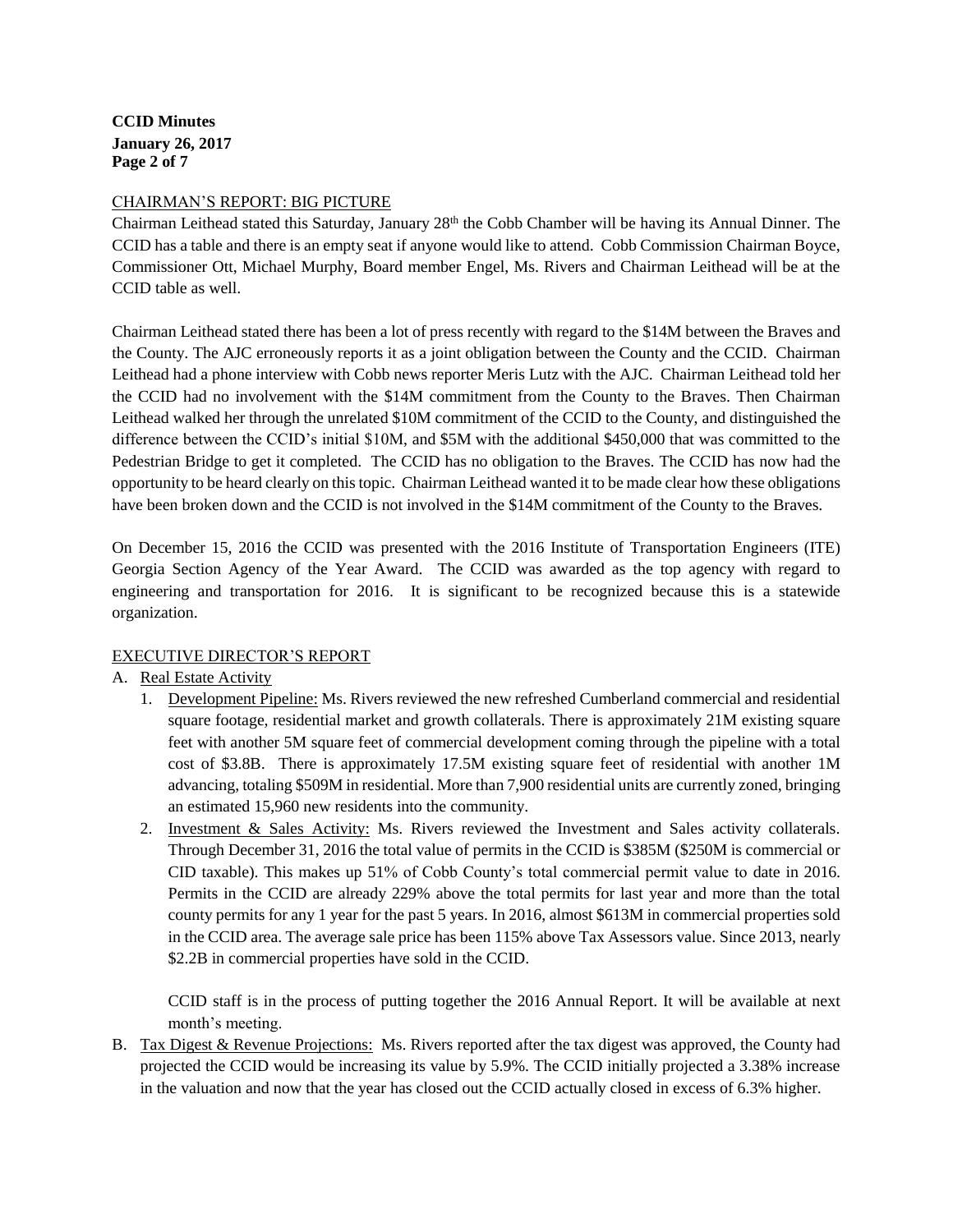**CCID Minutes January 26, 2017 Page 3 of 7**

> Instead of the revenue projection at 5.7% the CCID closed out with a revenue income at 5.9%. It added \$181,000 to the CCID's revenue.

### C. Work Program Overview

1. CID Open Projects & Other Agency Open Projects: Ms. Rivers reviewed the CID Open Work Program and stated the Akers Mill Ramp project is now included in the CID Open Work Program spreadsheet. Ms. Rivers went on to state the CCID's total work program is valued in excess of \$254M. So far the CCID has received outside commitments of \$171M towards those projects. The CCID has also committed \$52M to those projects and there is a \$30M funding gap which CCID staff continues to work on closing. Of that funding gap, the CCID knows that it will put in at least \$5.5M projecting the balance of that gap to be \$24M. There is approximately \$157M worth of projects under construction and the CCID continues to advance those projects with the balance of \$88M that is going through the pipeline. Ms. Rivers reviewed the Other Agency Projects Work Program.

### D. Required Action/Requests

- 1. Overview of Requests on Cash Flow Model: Ms. Rivers reviewed the CCID's current cash flow model and the scenario that showed Board members the impact of approving the funding requests today. It does not include any new future commitments. By 2018, the CCID would be in the red \$900K (June-August). The CCID has a \$5M credit line with the Bank of North Georgia if ever needed.
- 2. Herodian Way Streetlights Request (\$12,495 for Installation Cobb County): Ms. Rivers reported that recently, the County approached the CCID about lighting needs along four corridors that will see a growth in traffic and pedestrian activity: Herodian Way, Windy Ridge, Interstate North, and Akers Mill along the south side of I-285. These corridors have minimal to no lighting which presents a safety hazard in the community, particularly once the stadium opens. The County is requesting a partnership with the CCID to light these four corridors. At this time, the County has prioritized Herodian Way as the most critical corridor and is seeking \$12,495 from the CCID to immediately move forward with the installation of 10 County-standard light poles (wooden poles with light fixtures attached). In turn, the County will pick up the cost of installing lights along Akers Mill with the County's standard wooden light poles. Assuming the Board approves this, staff recommends the commitment be channeled through the existing 'Street/Ped Lighting Installation' project (B-21).

In addition to this request, the County is requesting that before year end, the CCID also light Windy Ridge and Interstate North. This is an additional \$175K estimate assuming the wooden poles are installed. Before the Board makes any commitment to that end, the Board may want to consider upgrading from the wooden light poles to the CCID's decorative street and pedestrian lights in at least two of the four corridors. However, doing so would increase the expense which would likely be \$1M depending on how many corridors/lights are upgraded. The Board does not need to make a commitment to this right now.

#### {Bob Voyles joined the meeting at this point}

Board members discussed the area and the aesthetic standard. Chairman Leithead asked who would maintain the lights once installed. Ms. Rivers stated the CCID has a Lighting District that specifically indicates that the payment of the energy is through the water bill, so the adjacent property owner. Should the light fixture itself be damaged the County's contribution would be limited and anything above and beyond the County standard fixture would be the CCID's responsibility. Chairman Leithead discussed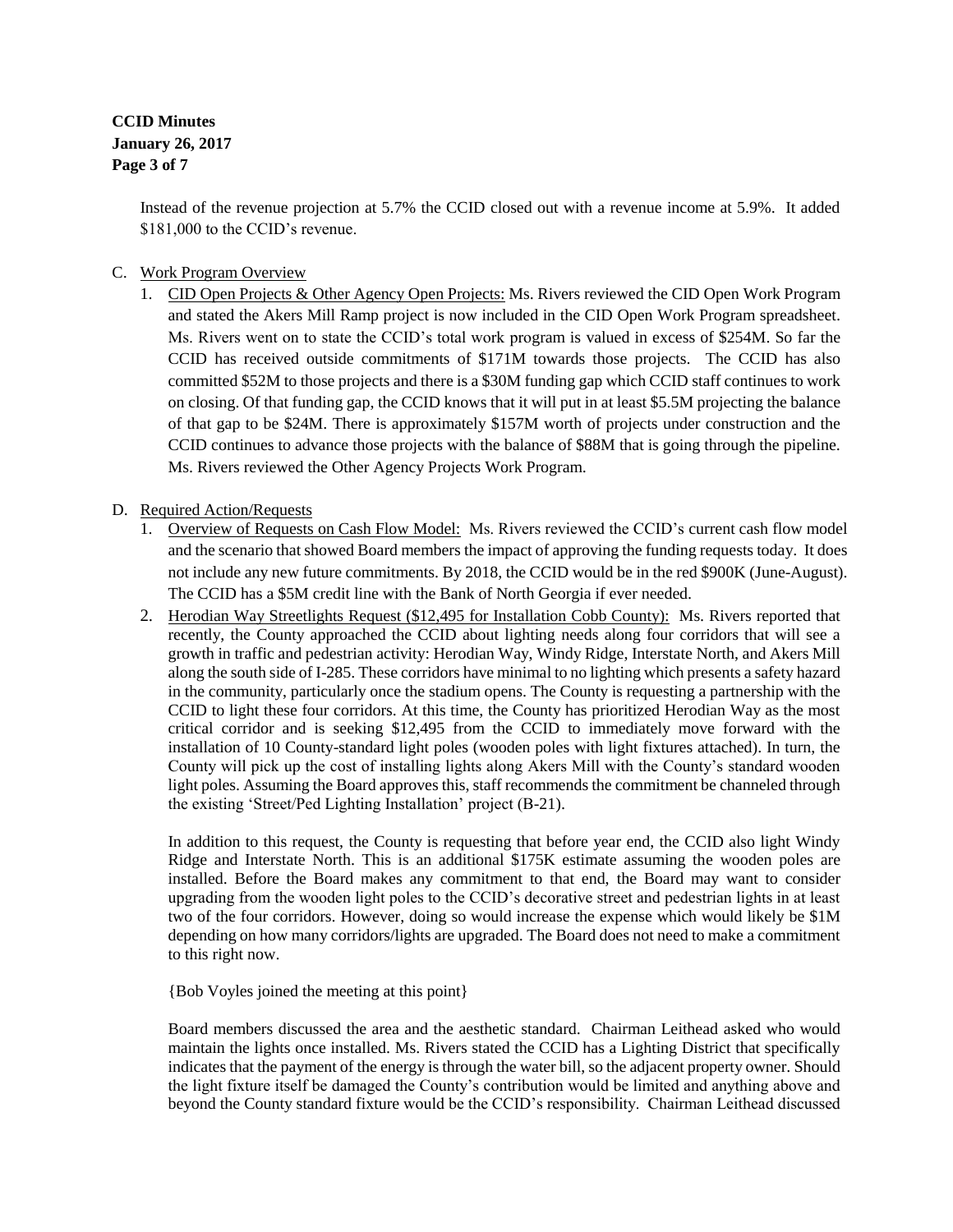# **CCID Minutes January 26, 2017 Page 4 of 7**

2 possible approaches: 1) the CCID could just approve the request to make sure the poles are up and lit before the stadium opens. Then take the time to evaluate the other corridors and discuss whether the CCID is willing to spend the additional \$1M to achieve its standards or forgo the standards and install the County poles; 2) delay a decision on the \$12K and decide how to approach the area as a whole. This request was requested by District 2 Commissioner Ott. Board members went on to discussed prioritizing the area in terms of lighting. Karyn Matthews with Cobb DOT stated the County is paying for the upgrade light option on Interstate North Pkwy and Cumberland Blvd behind Cumberland Mall. The CCID had approximately 60 light fixtures on Interstate North Pkwy and the project involved 80 or 90 lights. The County is buying the extra 30 or so lights to finish the project. On Cumberland Blvd, the County is purchasing all the CCID standard lights. Chairman Leithead stated the CCID is in an evolution period and its priorities have changed. The Board must discuss this going forward and how to account for it. Board member Voyles would like staff to take a look at the area and establish recommendations on where the upgraded lighting is and isn't needed. The Board would like to see the County's expected heavy pedestrian traffic maps to see where the CCID should possibly place upgraded fixtures. After Board discussion, Ms. Engel made a motion to approve Cobb County's request to fund with the installation of 10 County-standard light poles (wooden poles with light fixtures attached) on Herodian Way in the amount of \$12,495. This is a one-time pedestrian safety commitment and not intended to set a precedent for the CCID under County obligated street lights. Mr. Shern seconded the motion which was unanimously approved.

3. Akers Mill Ramp Request (\$1,201,802 for Construction of Phase 1): Ms. Rivers reported that after 2 ½ years shepherding this project through very challenging conditions, a major milestone has been reached. GDOT has completed the design for the first phase of the ramp, negotiated with the contractor, and is ready to go to construction. Ms. Rivers reported at last month's meeting that the CCID has successfully assembled a variety of partners to help, including GDOT, Cobb County, ARC, and SRTA. To recap, the project has been broken down into two phases. The first phase is to do the necessary prep work on I-285 overpass in order to make way for the enlarged footprint that the ramp will require on I-75. NWER Construction has presented a price and is ready to go to construction. The second phase of the project has had some design work and it is ready to continue along with the design and it needs to be permitted. It will take a year to design and which will allow the CCID to collect the money in order to complete the project. CCID is already invested in Phase II of the project. The entire project is estimated at \$36M, the first phase is \$24M of that with the second phase being the balance. In 30 days, CCID staff will have a finer point on Phase II estimated numbers. Now that the price is known for the first phase, Ms. Rivers stated that 89%, or \$21.4M of the \$24M cost of Phase I has been successfully secured from other sources. Of the balance, some of the CCID's previously committed funds have been applied, however there remains a \$1.2M gap. Ms. Rivers reviewed the funding sources: at the request of ARC, the CCID is pushing ARC's commitment of \$4M to Phase II; that leaves \$2M in the GTIB to be applied to Phase I and Cobb County's \$15M to be applied to Phase I. Also, GDOT has waived their management fee which totals \$2.1M leaving a \$1.2M gap once the \$17M is applied from Cobb County and SRTA to put towards NWER's construction fee of \$18.2M. Assuming the CCID commits to fill the \$1.2M gap to advance Phase I to construction, it brings the CCID's total commitment to date for both phases of the project to \$3.9M; an excellent leverage ratio. Funding this \$1.2M gap is needed in order to issue GDOT a notice to proceed and the project will go to construction. This project will be completed by the time the entire NW Managed Lanes project opens next year and without doing this work, Phase II will not be able to happen because it will not have the footprint allowable in order to put this access ramp on the Managed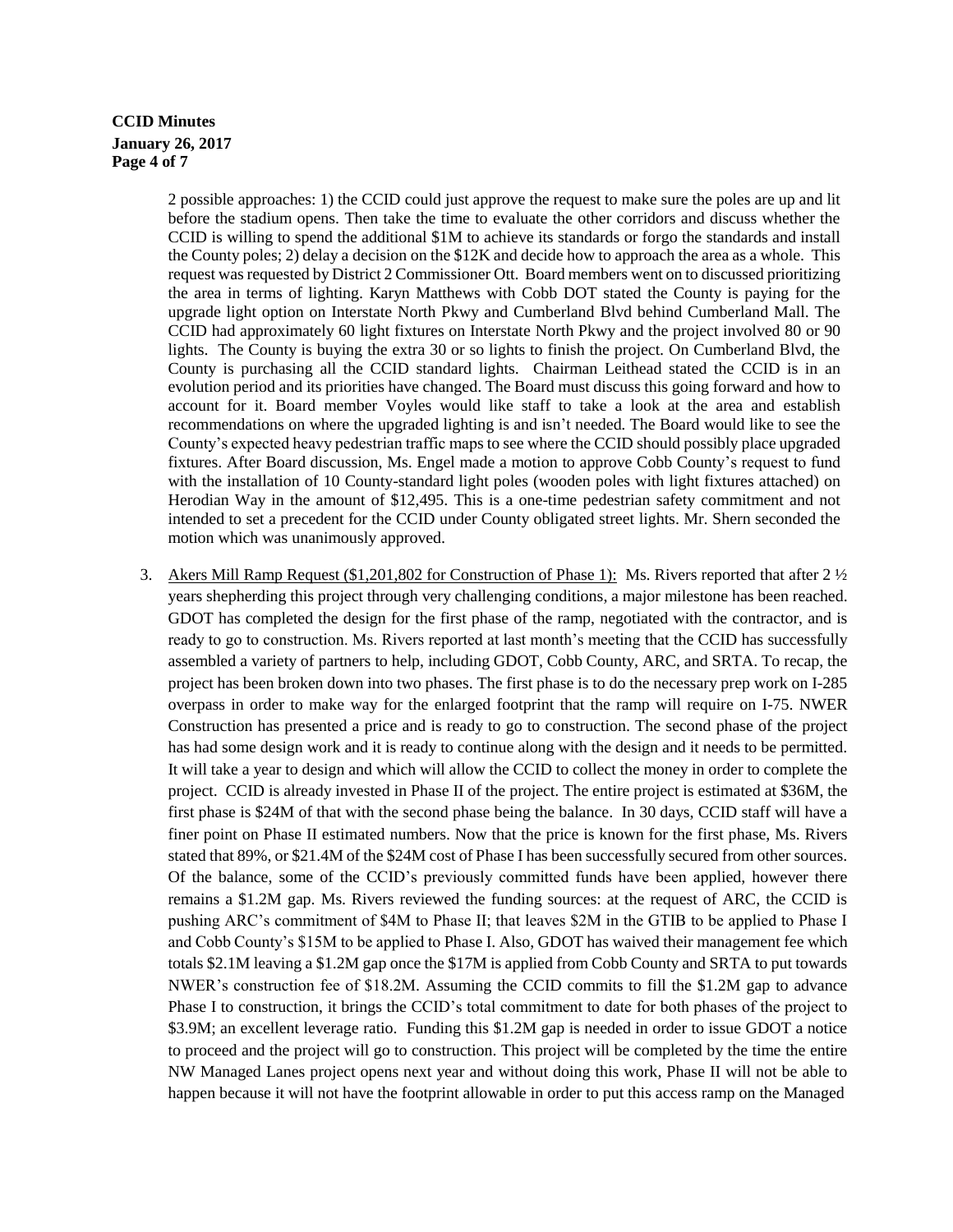# **CCID Minutes January 26, 2017 Page 6 of 7**

Lanes. Chairman Leithead stated the first phase is now or never. If Phase I is not funded and does not go to construction GDOT will not allow anyone to come back after the Managed Lanes project is open and tear up in order to do the I-285 work. It is time critical and is done by NWER Construction. Phase II is not time sensitive and GDOT will allow the CCID to break it out to bid. Ms. Rivers stated the funders have already issued its next call for projects. ARC is the conduit for federal funds. The CCID will pursue the next opportunities for funding aggressively. After Board discussion, Mr. Voyles made a motion to approve \$1,201,802 for Construction of Phase I. Mr. Shern seconded the motion which was unanimously approved. Board member Voyles complimented Chairman Leithead and Ms. Rivers for pushing this project forward. Chairman Leithead and Ms. Rivers thanked the funding partners. It has been quite a partnership. Ms. Rivers will be bringing the phase two design proposal to the Board at the next meeting.

4. Cobb Pkwy/I-285 Interchange Landscaping Request (\$316,600 for Installation): Ms. Rivers started out by stating in 2014, the CCID asked Winter Design to do three landscape enhancement/repair projects around the community. Two of these were successfully completed while the third, the Cobb Pkwy/I-285 Interchange, was intentionally slowed due to the need to coordinate with CDOT's adjacent road work. After allowing enough time for this, the interchange enhancement has been designed and is ready to be installed. The recommended bidder is Russell Landscape with a price of \$316,600 for installation. The plants will be installed by March or April. As for ongoing maintenance, it will likely increase the maintenance costs. The request is for \$316,600 for the interchange landscaping. CCID staff recommends that it supplement the existing 'Cobb Parkway Corridor Enhancement' project (B-23) so that all of the investments in enhancement along the corridor can be tracked. Mr. Voyles made a motion to approve Cobb Pkwy/I-285 Interchange Landscaping installation in the amount of \$316,600 (new commitment). Mr. Zimmerman seconded the motion which was unanimously approved. Board members would like to continue to keep a consistent landscaping look throughout the district.

# E. Key Updates

1. Hardscape Maintenance: Ms. Rivers reported the CCID's enhancements (i.e. - stamped crosswalks, pavers, street furniture, and decorative lighting) are considered above and beyond the County's standards. In the past, the County has been a partner in seeing them installed which has helped the CCID make dramatic visual impacts around the community. Many of these enhancements - stamped crosswalks for example - are now reaching the end of their useful life (10 years) and are in decline and we must figure out how they will be maintained.

Beyond the need of crumbling hardscapes, the CCID has an issue impeding some new initiatives. The County has now determined that it will not allow new enhancements unless the CCID clearly takes responsibility for the upkeep. This is due to the County's budget and manpower concerns. This is impacting the CCID's ability to advance several new projects. For example, the CCID was unable to move forward with the enhancements that would identify and promote our growing bike trail network; a much discussed priority of the CID's. Without a clear policy on hardscape maintenance by the Board, it is creating an obstacle for this project.

In the past, the CCID's procedures to address maintenance have been more ad hoc. Specifically, for some projects a CFA identifies the County's responsibility (i.e. – the Cumberland Boulevard Bridgescape), and for other projects the Cooperation Agreement has been amended to identify the CCID's responsibility (i.e. –decorative lighting and banners). Other efforts were initiated with a more informal understanding, but with no clear governing document, responsibilities may be called into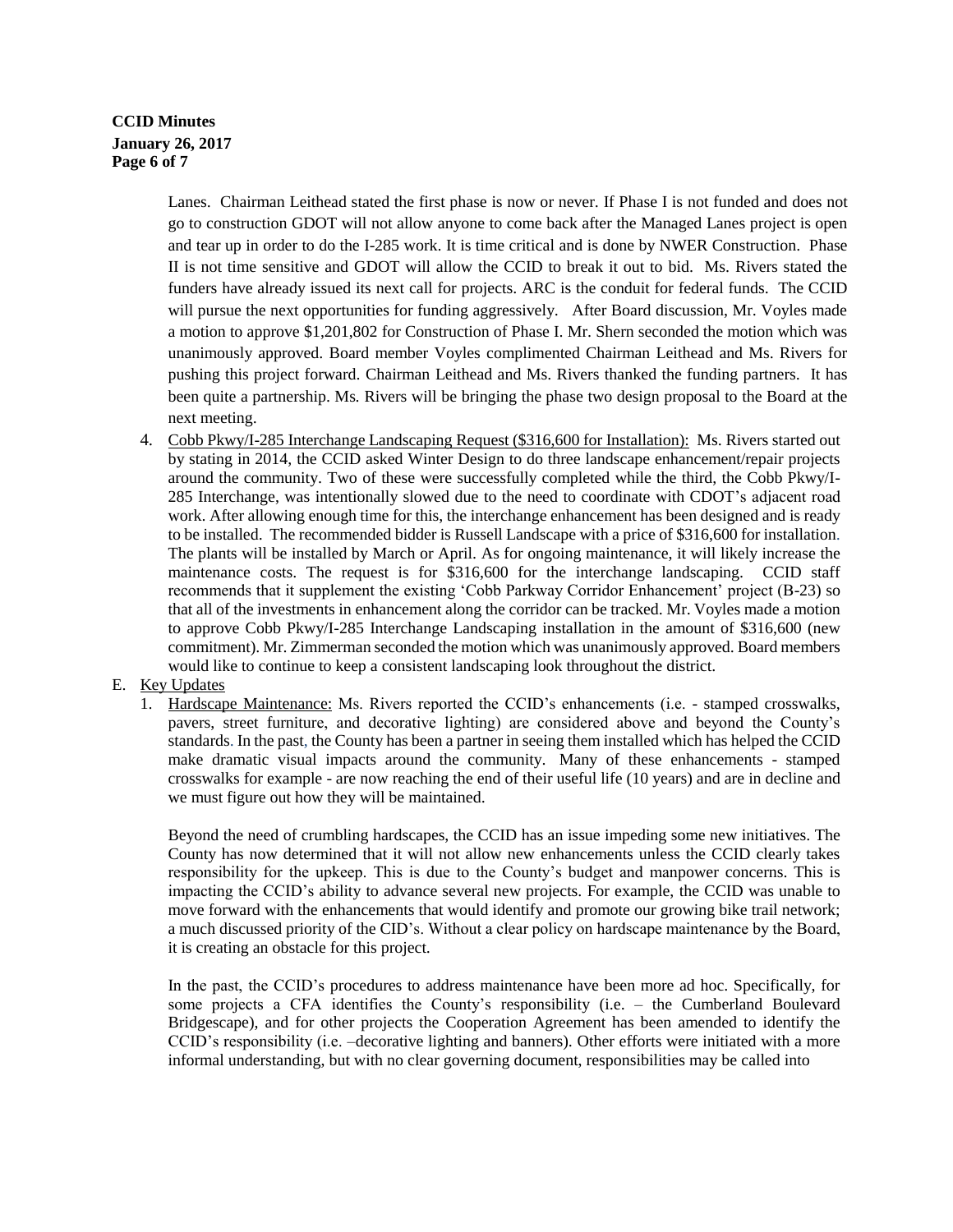# **CCID Minutes January 26, 2017 Page 6 of 7**

question. Staff needs direction on what the Board would like to do with existing deteriorating materials and the CCID's involvement and what would the Board like to do with having a Board policy with future project maintenance. As to the financial impact of these three scenarios, staff's rough estimate is that it would cost about \$100,000/year to keep the area in excellent repair given the enhancements that already exist as well as the ones in the pipeline. However, because there have been a few years of deferred repair, plus the stress on the community from all of the traffic and heavy earth-moving equipment, staff is estimating \$250,000 - \$350,000 for the first year to get the community back to a state of good repair.

Board member Voyles would like staff to do a survey on what other larger CID's are doing about this issue. He went on to state that the CCID cannot expect the County to maintain improvements above County standards what the CCID elects to put in. The CCID will need to govern the design and the materials to cover these additional upgraded materials and needs. Board members had varying opinions on just how much responsibility the CID should or would assume. Board members also discussed the materials. Board members need more time and will discuss this issue at the February Board meeting.

2. Savings on Closed Projects: Ms. Rivers reported at last month's meeting she projected there would be 9 projects in total that will close and will return \$1.1M, but the actual number is \$1.2M that will be returned to the CCID's general fund for the Board to use those funds as it sees fit.

# F. Operations

- 1. Capital Improvements Update: Kyethea Clark, Director of Operations, gave updates on: Bob Callan Trunk Trail Ph. II A and Palisades/Paces Mill.
- 2. Blueprint Cumberland 3.0 Update: Ms. Clark reported a public meeting is scheduled for February 9, 4:30 pm – 6:30 pm at the Cobb Chamber.

Ms. Rivers stated Blueprint Cumberland 3.0 will update the economic impact section and the CCID's fiscal impact to the County.

# G. Communications & Outreach

- 1. Outreach: Noelle Lloyd, Communications & Outreach Manager, reported on current outreach activities:
	- A Coffee and Construction will be on February 24 at the Hyatt House in Cumberland.
	- The Annual Report will be available next month.
	- The CCID's marketing materials have been updated and will be on the website.
	- Website traffic continues to be high due to social media integration, simple navigation, and continuous updates.
	- In process of deploying social media strategy to engage with the business community.
	- The Cumberland branding project continues to move forward with its partners and the next workshop with be February 27.
	- Decorative banners are being installed throughout the district.
	- There will be more details at the next Board meeting regarding two upcoming groundbreakings-Cobb Parkway Corridor and Windy Hill Corridor.

# Cobb County Issues & Updates

Jim Wilgus, Cobb DOT Director, gave updates on Bob Callan Trunk Trail Ph. II A, Circle 75 has been reopened, Windy DDI will be closed for two weekends in February to be converted. Cobb DOT is working with GDOT on the Revive I-285, west wall and managed lanes project. This is to ensure the same challenges don't exist like